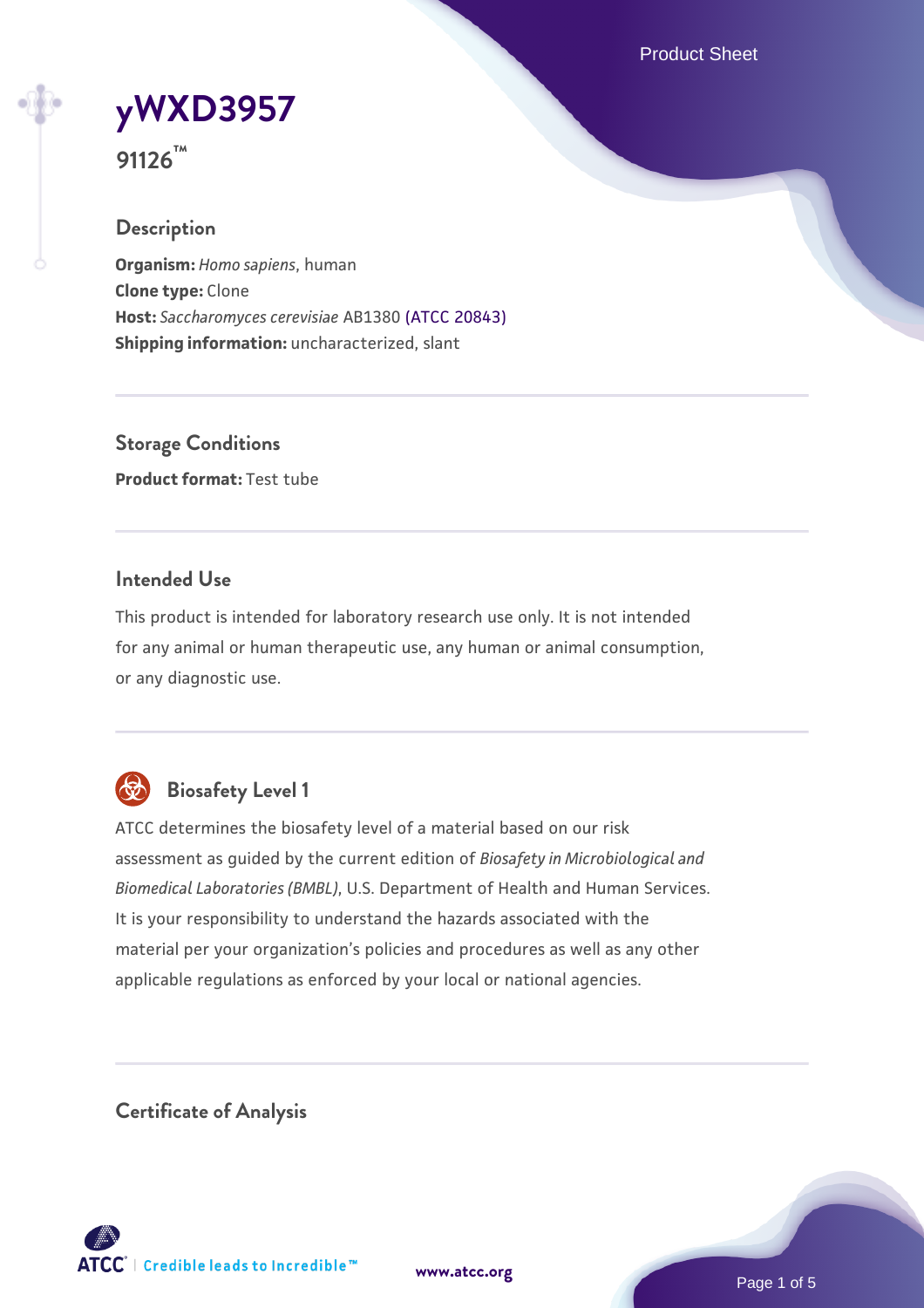#### **[yWXD3957](https://www.atcc.org/products/91126)** Product Sheet **91126**

For batch-specific test results, refer to the applicable certificate of analysis that can be found at www.atcc.org.

#### **Insert Information**

**Type of DNA:** genomic **Genome:** Homo sapiens **Chromosome:** X X pter-q27.3 **Gene name:** DNA Segment, single copy **Gene product:** DNA Segment, single copy [DXS5470] **Gene symbol:** DXS5470 **Contains complete coding sequence:** Unknown **Insert end:** EcoRI

#### **Vector Information**

**Construct size (kb):** 335.0 **Intact vector size:** 11.454 **Vector name:** pYAC4 **Type of vector:** YAC **Host range:** *Saccharomyces cerevisiae*; *Escherichia coli* **Vector information:** other: telomere, 3548-4235 other: telomere, 6012-6699 Cross references: DNA Seq. Acc.: U01086 **Cloning sites:** EcoRI **Markers:** SUP4; HIS3; ampR; URA3; TRP1 **Replicon:** pMB1, 7186-7186; ARS1, 9632-10376

# **Growth Conditions**

**Medium:** 



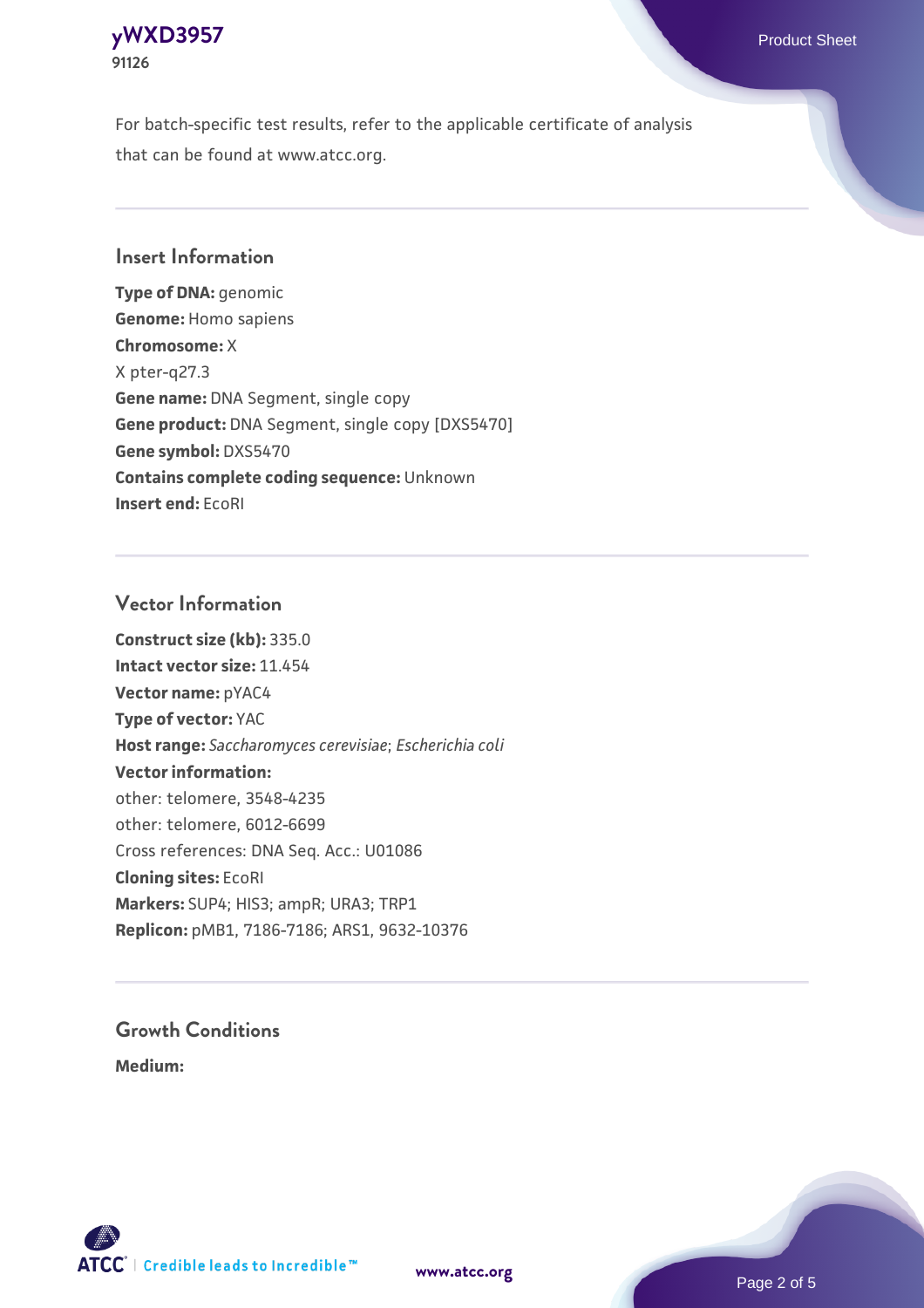**[yWXD3957](https://www.atcc.org/products/91126)** Product Sheet **91126**

[ATCC Medium 1245: YEPD](https://www.atcc.org/-/media/product-assets/documents/microbial-media-formulations/1/2/4/5/atcc-medium-1245.pdf?rev=705ca55d1b6f490a808a965d5c072196) **Temperature:** 30°C

#### **Notes**

More information may be available from ATCC (http://www.atcc.org or 703- 365-2620).

### **Material Citation**

If use of this material results in a scientific publication, please cite the material in the following manner: yWXD3957 (ATCC 91126)

#### **References**

References and other information relating to this material are available at www.atcc.org.

#### **Warranty**

The product is provided 'AS IS' and the viability of ATCC® products is warranted for 30 days from the date of shipment, provided that the customer has stored and handled the product according to the information included on the product information sheet, website, and Certificate of Analysis. For living cultures, ATCC lists the media formulation and reagents that have been found to be effective for the product. While other unspecified media and reagents may also produce satisfactory results, a change in the ATCC and/or depositor-recommended protocols may affect the recovery, growth, and/or function of the product. If an alternative medium formulation or reagent is used, the ATCC warranty for viability is no longer

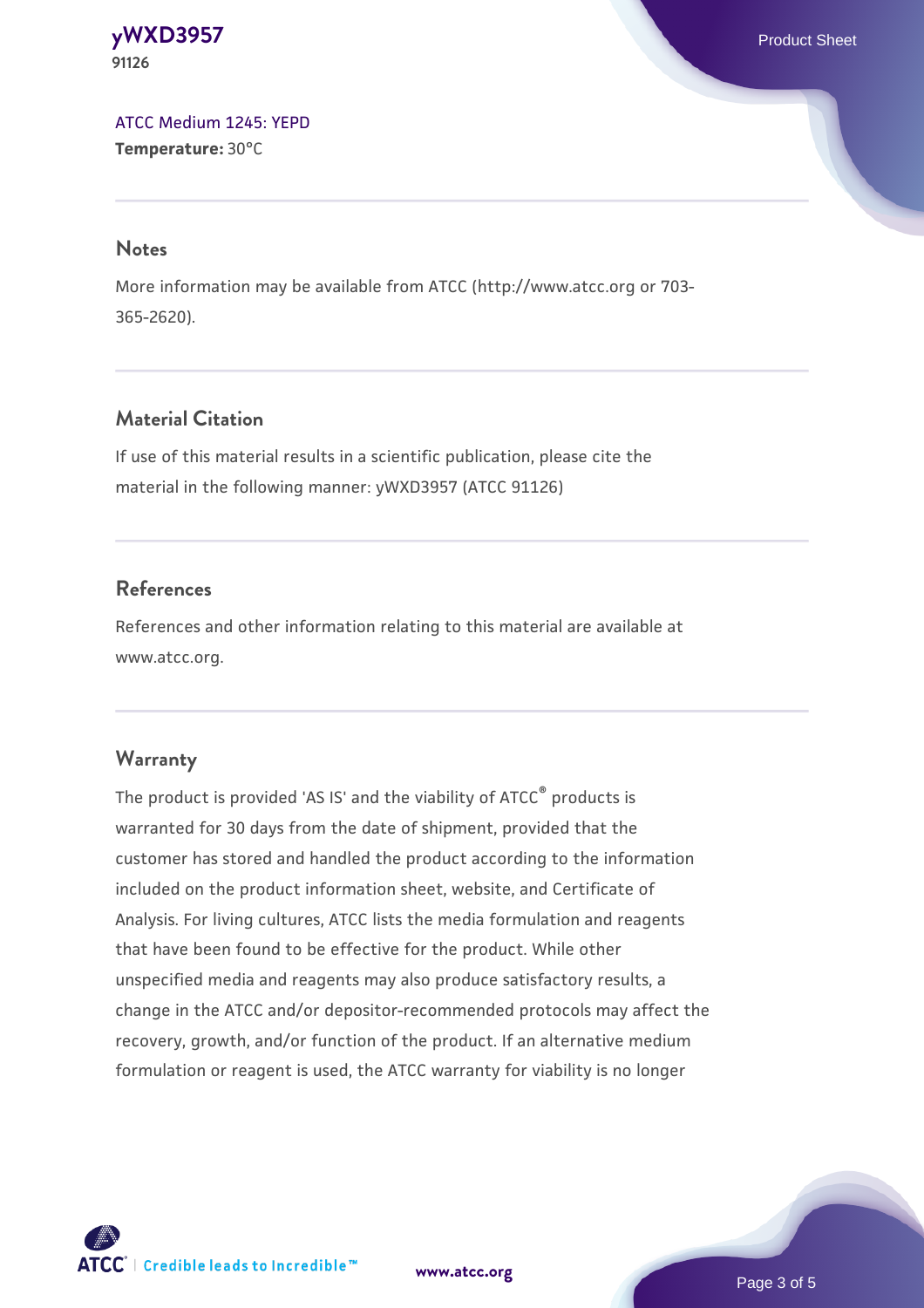**[yWXD3957](https://www.atcc.org/products/91126)** Product Sheet **91126**

valid. Except as expressly set forth herein, no other warranties of any kind are provided, express or implied, including, but not limited to, any implied warranties of merchantability, fitness for a particular purpose, manufacture according to cGMP standards, typicality, safety, accuracy, and/or noninfringement.

#### **Disclaimers**

This product is intended for laboratory research use only. It is not intended for any animal or human therapeutic use, any human or animal consumption, or any diagnostic use. Any proposed commercial use is prohibited without a license from ATCC.

While ATCC uses reasonable efforts to include accurate and up-to-date information on this product sheet, ATCC makes no warranties or representations as to its accuracy. Citations from scientific literature and patents are provided for informational purposes only. ATCC does not warrant that such information has been confirmed to be accurate or complete and the customer bears the sole responsibility of confirming the accuracy and completeness of any such information.

This product is sent on the condition that the customer is responsible for and assumes all risk and responsibility in connection with the receipt, handling, storage, disposal, and use of the ATCC product including without limitation taking all appropriate safety and handling precautions to minimize health or environmental risk. As a condition of receiving the material, the customer agrees that any activity undertaken with the ATCC product and any progeny or modifications will be conducted in compliance with all applicable laws, regulations, and guidelines. This product is provided 'AS IS' with no representations or warranties whatsoever except as expressly set forth herein and in no event shall ATCC, its parents, subsidiaries, directors, officers, agents, employees, assigns, successors, and affiliates be liable for indirect, special, incidental, or consequential damages of any kind in connection with or arising out of the customer's use of the product. While reasonable effort is made to ensure authenticity and reliability of materials on deposit, ATCC is not liable for damages arising from the misidentification or



**[www.atcc.org](http://www.atcc.org)**

Page 4 of 5